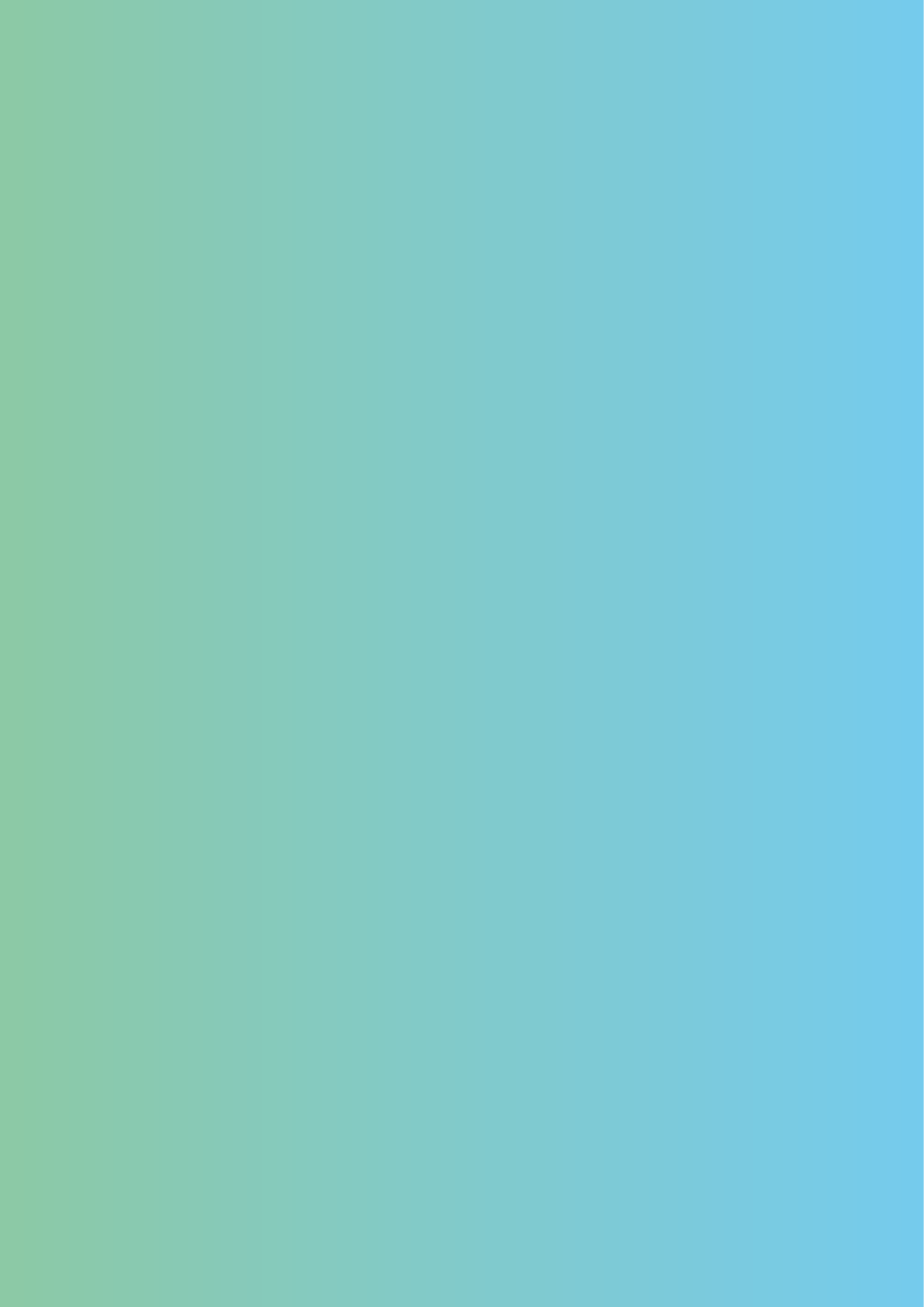# **Introduction**

This is a report on the results from the Bristol ROADS Workforce Diversity - Training Needs Analysis (2015-16) which relates to themes of equality, diversity and inclusion. The report shows the combined ROADS service results in order to describe the overall treatment system.

The main focus of this report is on the following Protective Characteristics:

- $\rightarrow$  Disability
- $\rightarrow$  Gender
- $\rightarrow$ Race
- $\rightarrow$  Sexual Orientation

## **Background**

When substance misuse services were recommissioned in 2014, and a new Recovery Orientated Alcohol and Drug Service (ROADS) was developed, this dynamic and inspired model encouraged partnership working and sharing of best practice. The Substance Misuse Team (SMT) was reassured by the approach, commitment and plans of providers and confident that all aspects of Equality, Diversity and Inclusion (EDI) were considered and that what had been commissioned would provide an accessible, fairer and improved service for all.

ROADS is primarily made of five Clusters/Lots:

- $\rightarrow$  Engagement
- $\rightarrow$  Change
- $\rightarrow$  Completion
- $\rightarrow$  Support
- Housing Support

The following providers work together to deliver services and between them they will see all substance misusers that access ROADS:

- → Bristol Drug Project (BDP)
- → Bristol Specialist Drug and Alcohol Service (BSDAS)
- $\rightarrow$  Developing Health and Independence (DHI)
- Addiction and Recovery Agency (ARA)
- $\rightarrow$  Salvation Army
- $\rightarrow$  The Junction

Services have both operational and strategic approaches that contribute to effective triage, treatment and recovery.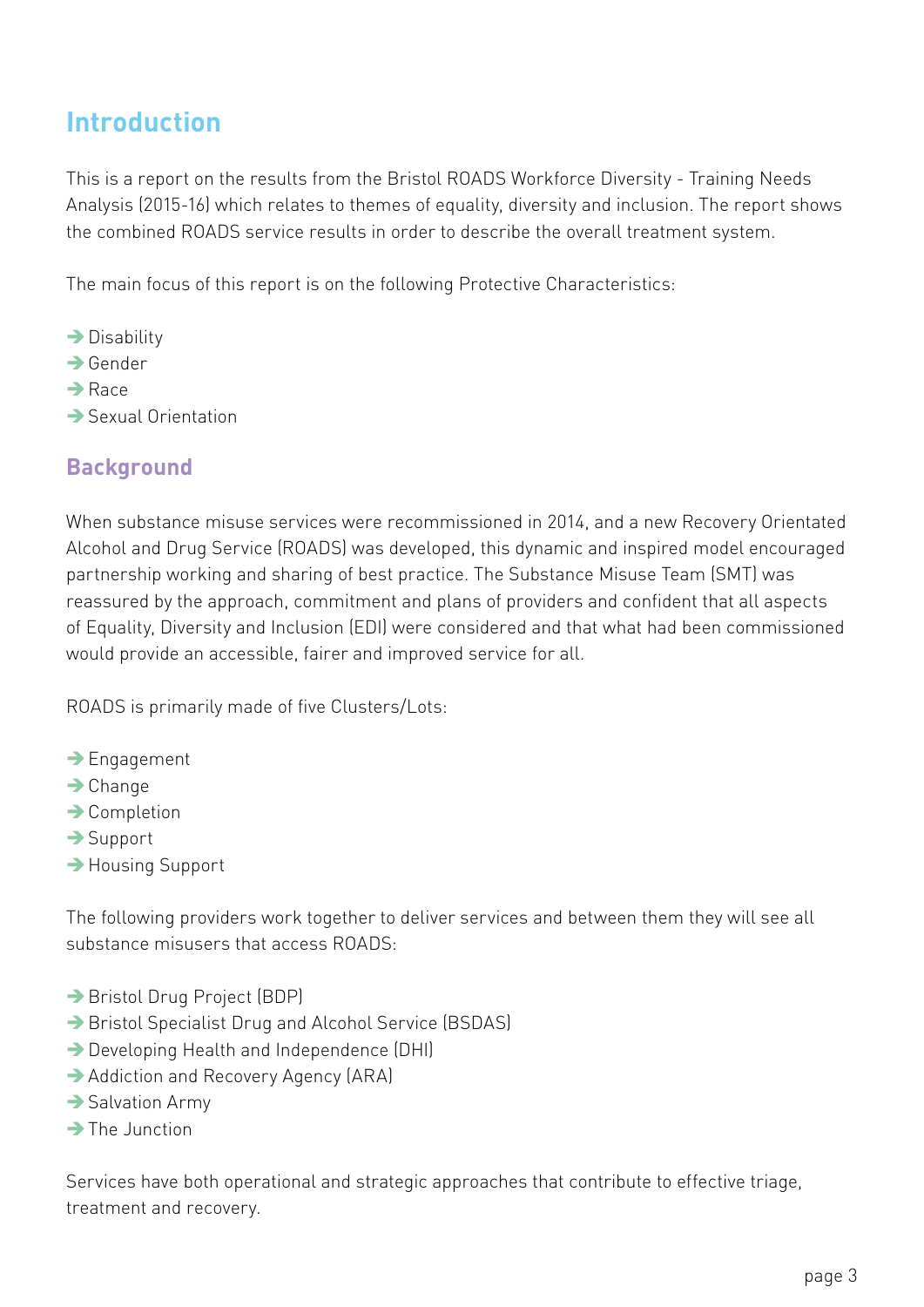# **Methodology**

From the 30th October until the 30th November 2015, ROADS providers gave their staff the opportunity to engage in our survey.

The aim of the survey was to help inform the Substance Misuse Team, enabling them to:

- $\rightarrow$  Understand how well commissioned services are meeting partnership indicators of cultural competence.
- $\rightarrow$  Use data provided to enable identification of needs and areas for improvement.
- $\rightarrow$  Look for equality, diversity and inclusion trends and evidence of good, fair and inclusive practice.

Of specific importance for this report was to ensure that the survey discovered:

- $\rightarrow$  Workforce demographics and whether diversity has increased since a similar audit.
- $\rightarrow$  Whether the workforce is representative of the service users / communities they support.
- $\rightarrow$  Whether there is appropriate and relevant attendance on training.
- $\rightarrow$  Whether there is access to regular appropriate EDI training and awareness opportunities.
- $\rightarrow$  How training and awareness sessions have been used to improve practice and services.

The survey also aimed to identify wider training needs in relation to delivering ROADS outcomes.

The feedback provided enables ROADS providers, the Diversity Trust and the Substance Misuse Team, to identify any trends and unmet needs within services, as well as capturing practice and opinions of staff within the service and can be used to:

- $\rightarrow$  Support the development of appropriate 'Equality Delivery Plans'
- → Enhance Workforce Development Plans
- Inform Service Development Plans
- → Provide evidence that supports adherence to the Public Sector Equality Duty
- $\rightarrow$  Demonstrate alignment with equalities policies
- $\rightarrow$  Meets indicators of cultural competency

## **Note**

It is important to note that the demographics of the 2014-15 and the 2015-16 surveys are different as the earlier survey included responses from volunteers and the 2015-16 survey counted only staff and not volunteers. This may have an impact on the equality breakdown, for example, in the areas of gender and ethnicity.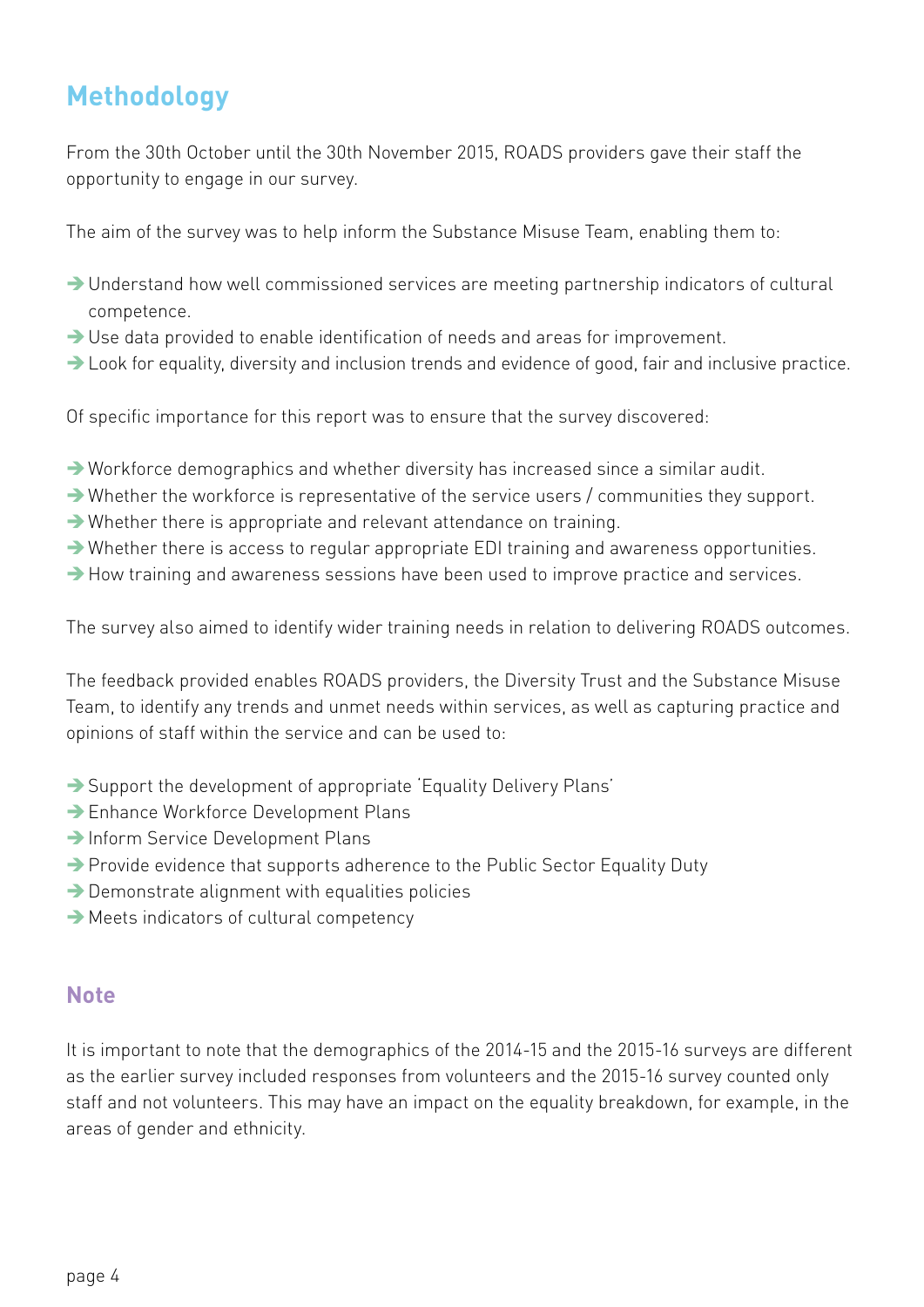## **Recommendations**

We make the following recommendations to the Substance Misuse Team (SMT), the Joint Commissioning Group (JCG) and to ROADS providers:

- $\rightarrow$  ROADS providers to effectively engage with equality, diversity and inclusion training. In particular staff training and awareness sessions to ensure effective engagement and collection of equality monitoring data.
- $\rightarrow$  ROADS, SMT and JCG ensure consistency in equality monitoring / data collection across the ROADS and Theseus systems; especially on gender identity and sexual orientation monitoring.
- $\rightarrow$  ROADS to carry out focus groups with service users on equality monitoring; especially on gender identity and sexual orientation monitoring.
- $\rightarrow$  Work to continue to ensure the gender balance in the workforce reflects the local population and the numbers of people in treatment. For example the male / female gender balance of the workforce and the treatment population.
- $\rightarrow$  Women in the ROADS workforce to be gender aware / mindful of the differing needs of men accessing treatment.
- $\rightarrow$  Explore the wider variation in substance misuse demographics of service users in ROADS treatment and match by proportionate / representative workforce demographics.
- $\rightarrow$  Further investigate why there has been a decline in numbers / lack of retention of BME staff in the workforce.
- $\rightarrow$  Wider use of approaches like the Disability 'Two-Tick' system (ensuring that all applicants who disclose that they have a disability and meet all essential criteria) to be practiced among all service providers within ROADS to maintain this positive trend.
- $\rightarrow$  SMT to consider building in the 'Two-Tick' system into the re-commissioning process.
- $\rightarrow$  ROADS providers to continue to ensure that appropriate 'reasonable adjustments' have been made for disabled staff including how sickness and absences are captured and recorded.
- $\rightarrow$  SMT to feed the data and information from this report into the needs assessment process.

#### **Note**

Some development work with the Equality, Diversity and Inclusion (EDI) Leads is on-going, especially in relation to gender identity and sexual orientation (LGBT). The EDI Leads are in the process of delivering on a number of these recommendations.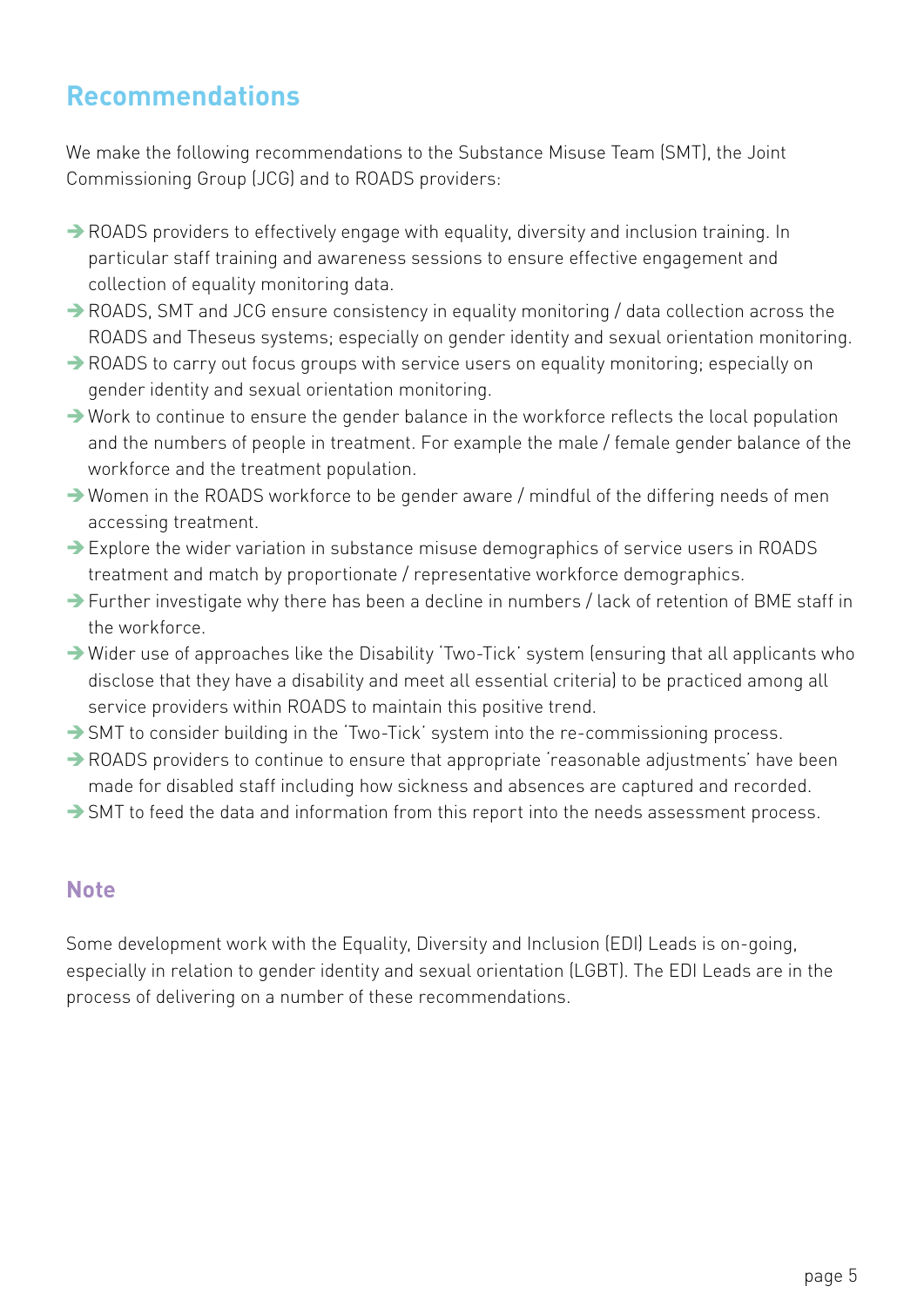## **ROADS Workforce**

Providers have approximately 200 members of staff working as part of individual lots with some working across some or all lots (excluding volunteers). Information Manager part of mannadat tots

140 individuals provided usable responses to this audit survey and of this number there is a wide variation in the questions that staff chose to answer. The data provided will look to indicate where there are no responses for areas of focus.

## **Workforce Roles**



**Table 1: Workforce Roles**

The above table indicates that 22 senior members of staff and 116 (generic) less senior members of staff completed the survey. 2 individuals did not answer this question.

There were 69 additional comments of clarification regarding roles offered by staff and from this information a small number highlighted that they were volunteers.

#### **Findings**

The following findings will look to:

- $\rightarrow$  Establish the demographics of the workforce.
- ÎExplore whether workforce represent the service users or local demographics. (Whichever is available).
- $\rightarrow$  Examine whether there have been any improvements in workforce diversity.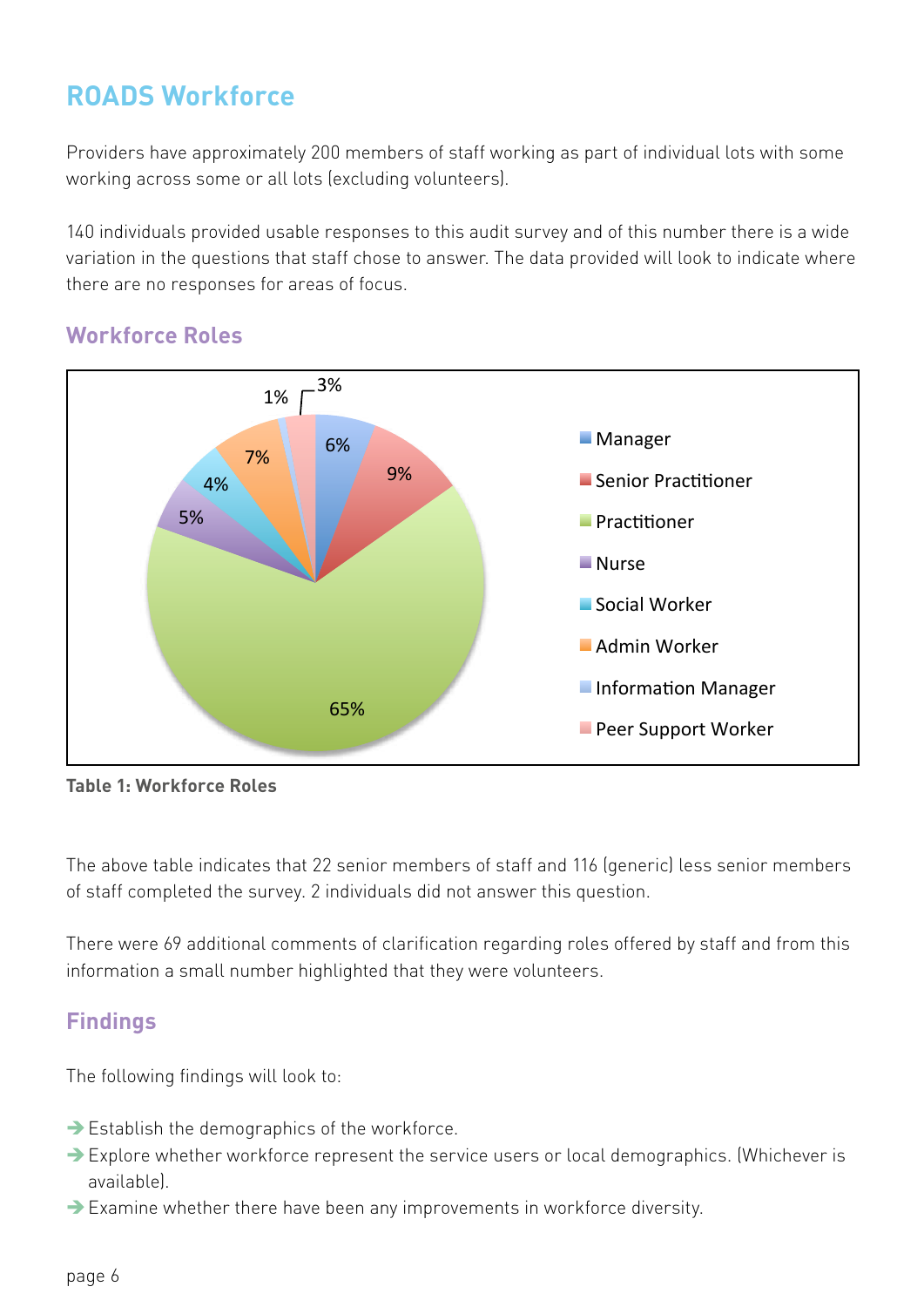## **Sexual Orientation**



#### **Table 2: Sexual Orientation**

Of those responding approximately:

- → 6.5% (n=9) staff were Lesbian, Gay or Bisexual (LGB).
- $\rightarrow$  84.7% (n=116) staff identified as Heterosexual.
- $\rightarrow$  8.8% (n=12) answered 'prefer not to say'.

3 people skipped this question and did not respond.

In July 2014, although the numbers responding were slightly higher (209), and included volunteers, the workforce was more diverse with 78.9% (165) of the workforce identifying as Heterosexual.

Demographics of clients in treatment 01/04/2014 to 31/03/2015 extracted from the Theseus Case Management System indicates that there were approximately 4049 patients in treatment during this time. Of this group 3538 captured and disclosed:

→ 4% (n=142) Lesbian, Gay or Bisexual (LGB)  $\rightarrow$  92% (n=3282) Heterosexual  $\rightarrow$  0.2% (n=7) Others

At first glance this would indicate that staff in services are more diverse and are representative of their service users. However, there are some questions about the reliability of this data.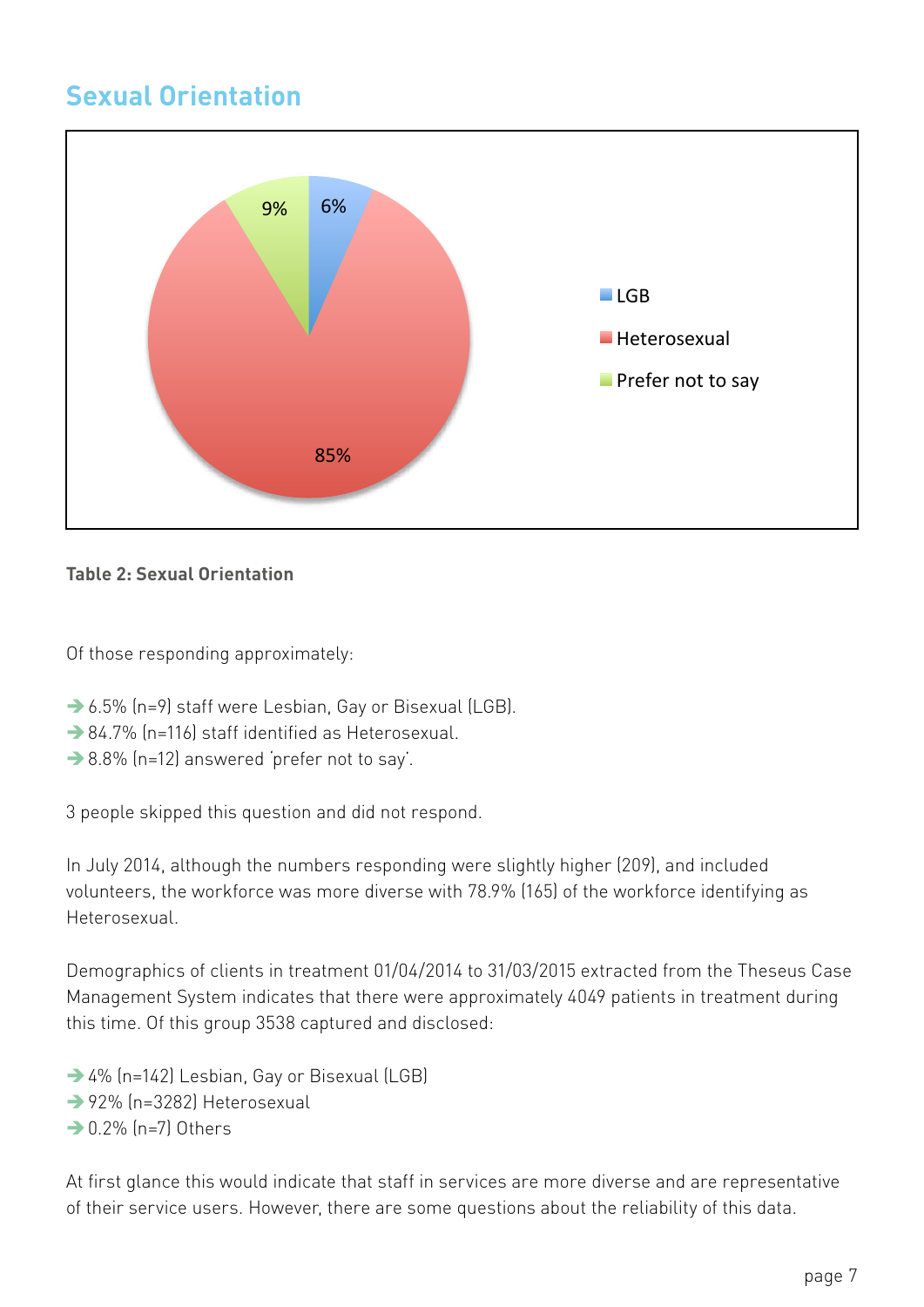What was clear in this data is that a significant percentage of service users (12.6%, n=511) of the 4049) service users were recorded as either having:

 $\rightarrow$  No Response  $\rightarrow$  Not Disclosed  $\rightarrow$ Blank

This may indicate a reluctance to disclose information, or potentially a staff training need, relating to asking sexual orientation monitoring questions or a combination of factors. It is worth exploring the reasons behind this.

#### **Summary:**

Data appears to shows:

- $\rightarrow$  A drop in the percentage LGB staff leading to a less diversity workforce.
- $\rightarrow$  A workforce that is more diverse than services users.
- $\rightarrow$  A possible reluctance to disclose or inability to effectively capture data.



## **Gender**

#### **Table 3: Gender**

 $\rightarrow$  72% (n=99) Female

 $\rightarrow$  25.5% (n=35) Male

3 people skipped this question.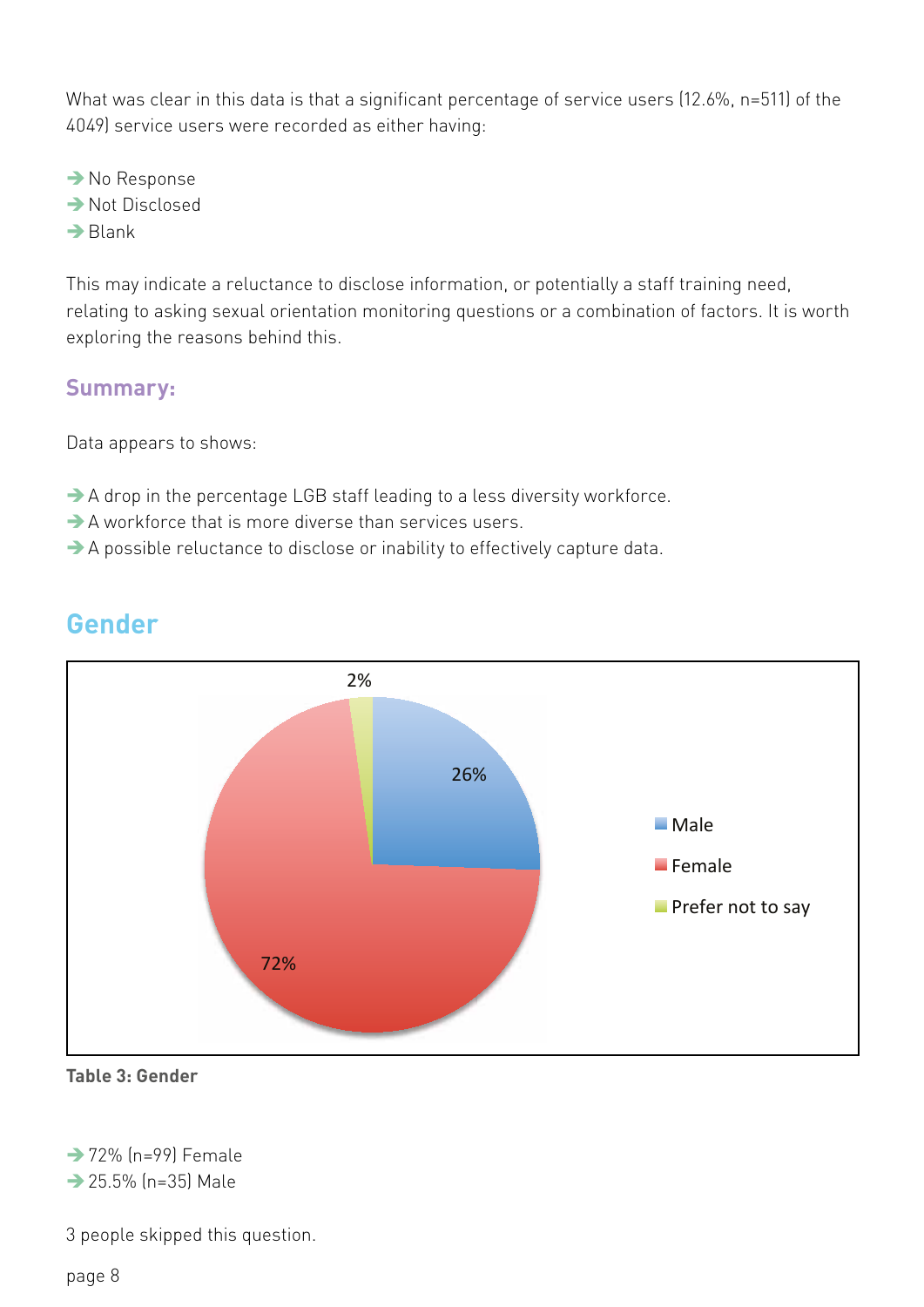The workforce represents a less diverse workforce than the previous year. In the 2014 data we saw:

 $\rightarrow$  66.8% (n=137) Female  $\rightarrow$  33.1% (n=68) Male

Demographics of clients in treatment 01/04/2014 to 31/03/2015 captures approximately 4051 individual service users with gender data:

 $\rightarrow$  70.4% (n=2855) Male  $\rightarrow$  29.5% (n=1196) Female

This represents a more diverse service user group than data previously captured from Theseus in August 2014, where women in treatment represented 27.9%.

#### **Summary:**

Data appears to show:

- $\rightarrow$  There is evidence the service user demographics are increasingly gender diverse.
- $\rightarrow$  The percentage of women accessing treatment is increasing.
- $\rightarrow$  The increase seems to have corresponded with an increase in women within the workforce.
- $\rightarrow$  The gender of the workforce represents the opposite trend to services users.

We recognise, in an employee context, there are significantly more women than men in the workforce. In previous surveys we have seen more male representation, these numbers may have been influenced by the number of volunteers taking part in the 2014-15 survey.

## **Disability**



**Table 4: Disability status**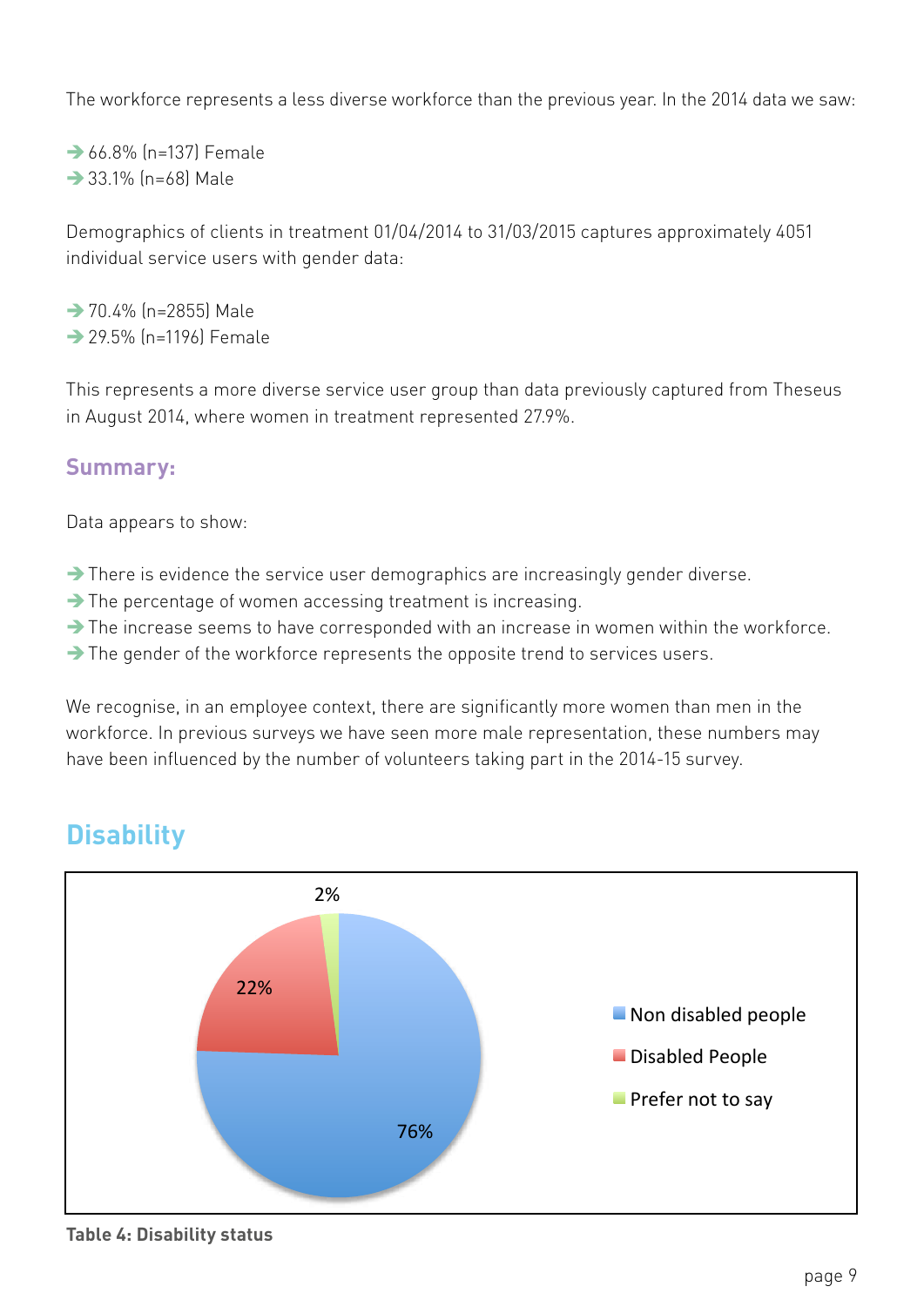



The data highlights:

- $\rightarrow$  76% (n=108) individuals do not identify as being a disabled person
- $\rightarrow$  22% (n=32) individuals identified as disabled people
- $\rightarrow$  2% (n=3) of individuals prefer not to say

5 people skipped this question.

One person commented that they had 'Hep C+'.

In relation to 2014 data:

 $\rightarrow$  8.1% (n=17) of the workforce disclosed that they had a disability.

The most recent data shows a significant increase in diversity and the numbers who say they are a disabled person and one that appear to better represent the demographic of services:

- $\rightarrow$  73.5% (n=2943) Non Disabled people
- $\rightarrow$  18.5% (n=742) Disabled People
- $\rightarrow$  8% (n=319) Not Stated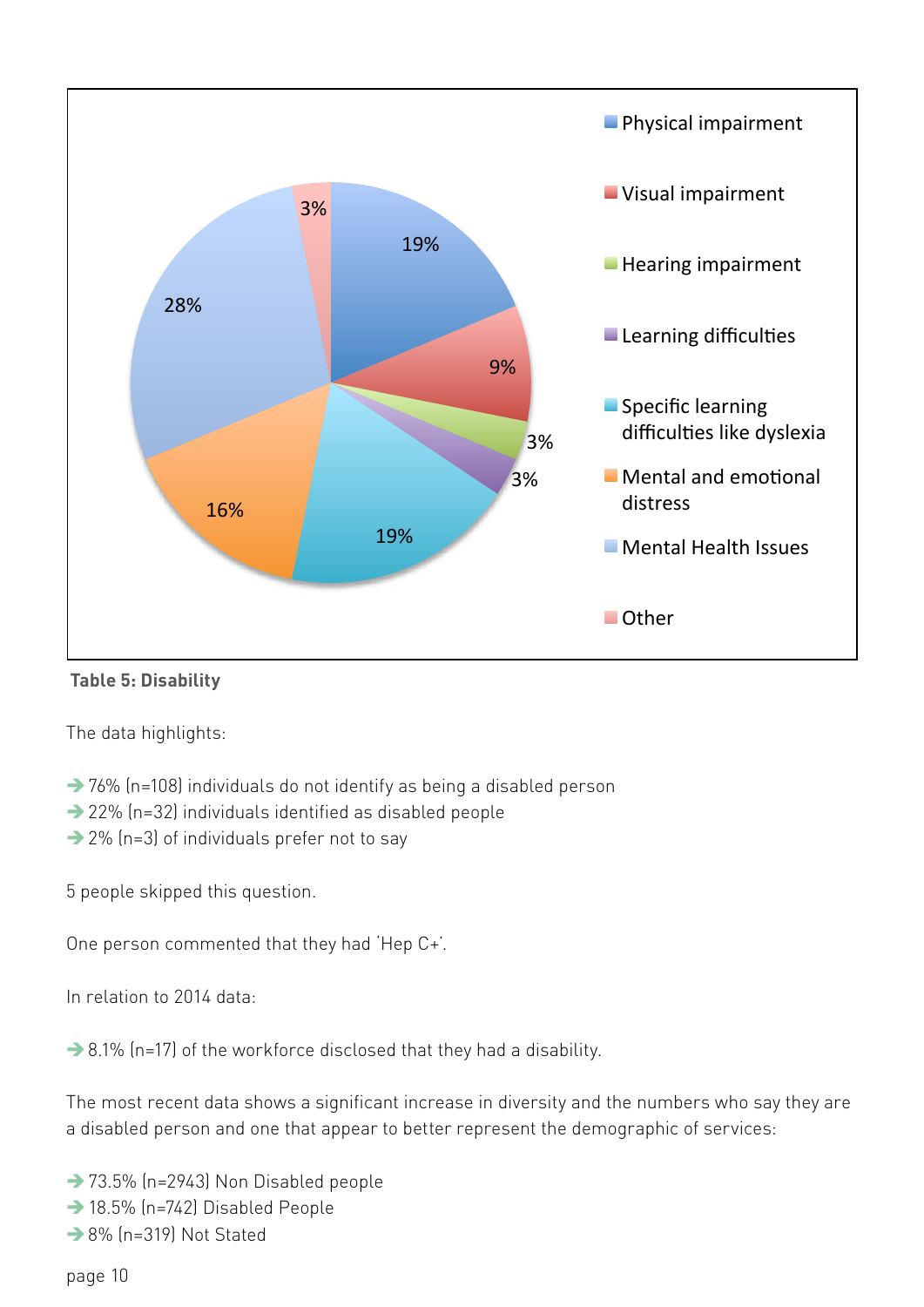Here we see an increase in diversity from the August 2014 data that saw 15% disabled people.

#### **Summary**

The data provides a positive picture:

- $\rightarrow$  The percentage of staff that disclosed they had some sort of disability is significantly higher than what we saw in 2014. Perhaps people feel more confident in disclosing this information.
- $\rightarrow$  Data represents an increase in diversity in the workforce and one which better represents the service user demographics. Despite an increase in disabled service users from August 2014.



## **Race**

**Table 6: Race**

The data highlights the following workforce demographics:<br>**Black** 

#### $\rightarrow$  18% BMF

- $\rightarrow$  78% White British
- $\rightarrow$  4% Prefer not to say

5 people skipped this question.

2 additional comments were made "White Welsh" and "Persian".

This represents a change in the demographic of the workforce from the Workforce Diversity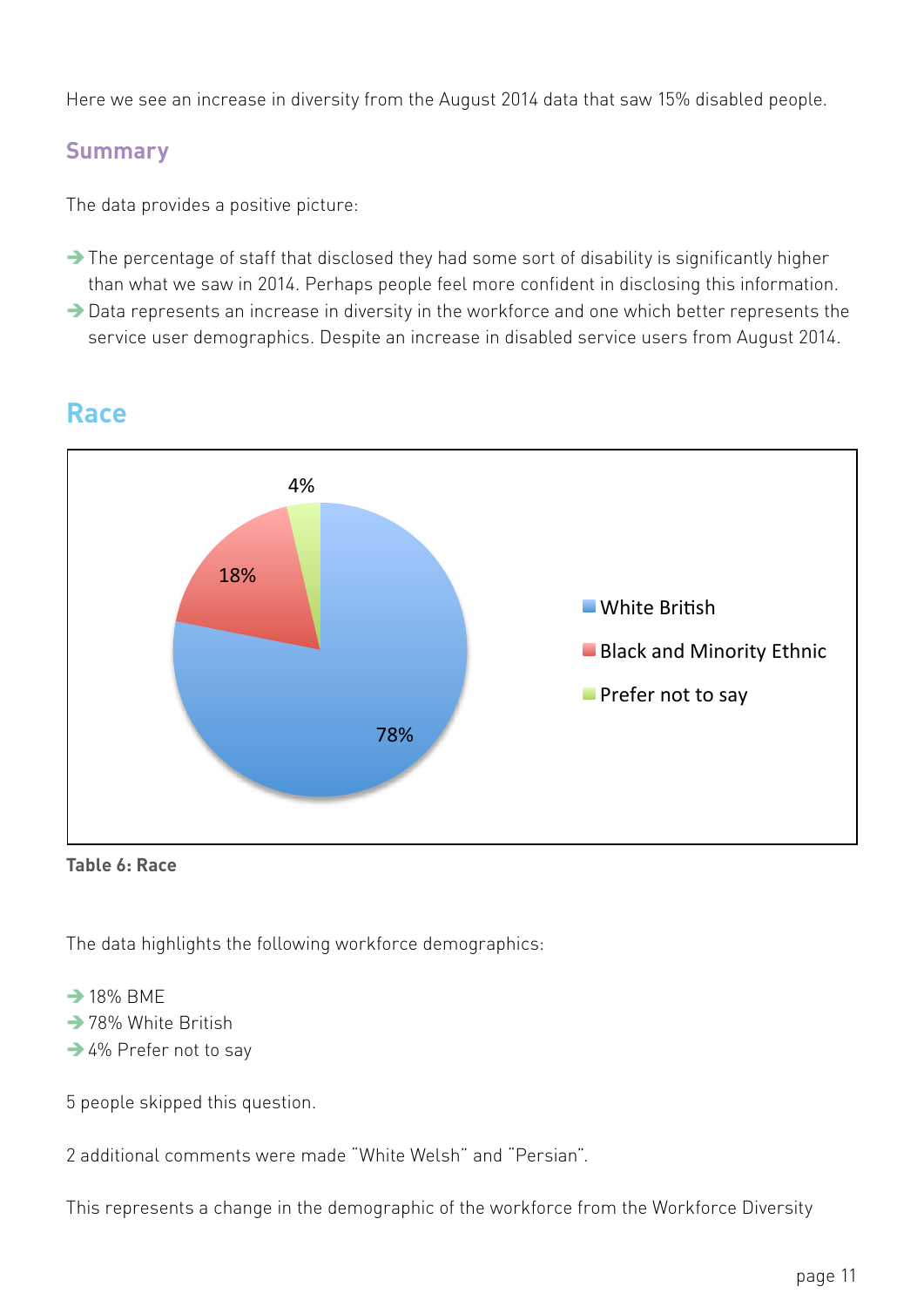

**Table 7: Black and Minority Ethnicity**

Report in October 2014. This saw:

- $\rightarrow$  24.1% (n=49) BME
- $\rightarrow$  69.7% (n=143) White British
- $\rightarrow$  5.3% (n=11) White Irish/Other

Demographics of clients in treatment 01/04/2014 to 31/03/2015 captures percentages, not the number of services used, related to ethnicity in three areas of substance misuse; alcohol, nonopiate and opiate, and although the trends are different for each, for the purposes of this report we will look to approximate a mean percentage:

 $\rightarrow$  8.6% BMF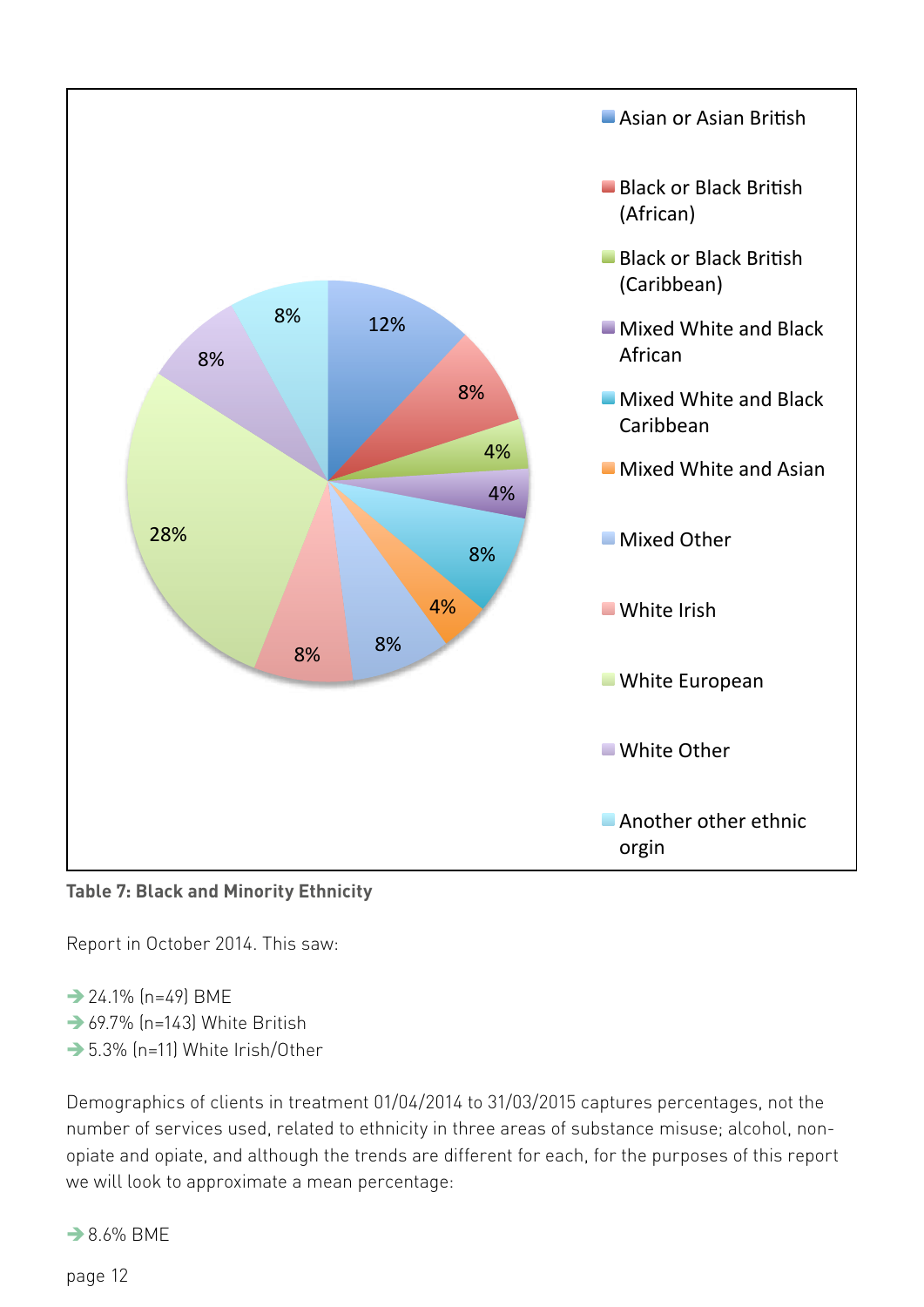$\rightarrow$  83.3% White British

 $\rightarrow$  5% White Irish/Other

However, it is worth noting that within the three areas of substance misuse there is a wide variation ranging from 6% BME in alcohol treatment and 13% BME in non-opiate treatment.

The percentage of BME service users has slightly reduced; representing a less diverse service user group than data previously captured from Theseus in August 2014, where BME people in treatment represented 9.2%.

#### **Summary**

The data provided shows a mixed picture:

- $\rightarrow$  A reduction in the percentage of BME employees leading to a change in workforce demographics.
- $\rightarrow$  A reduction in the percentage of BME service user leading to a less diverse service user group.
- $\rightarrow$  A workforce that in the wider context represents, or is more diverse, than the service user group.

# **Training Needs Analysis**

The list of Equality, Diversity and Inclusion and Cultural Competency training and development opportunities came from three different sources:

1. A list of opportunities that ROADS providers stated at the beginning of their contract with SMT that they would ensure staff receive.

- 2. Best practice in EDI highlighted in the 'Equalities Standard'.
- 3. Known training opportunities provided in Bristol.

Staff were asked what training they had undertaken within the previous six months. They were provided with a list, and an opportunity to make additional comments, or add in additional training/opportunities received. In most cases individuals were able to put a tick next to more than one training opportunity. In some cases individuals highlighted additional training received in the comment boxes.

105 individuals engaged with this question out of 140 potential respondents. However only 91 people (65%) had indicated that they had attended some element of training / opportunity.

A summary of the 91 individual responses:

 $\rightarrow$  40.6% (n=37) Had been on cultural tours.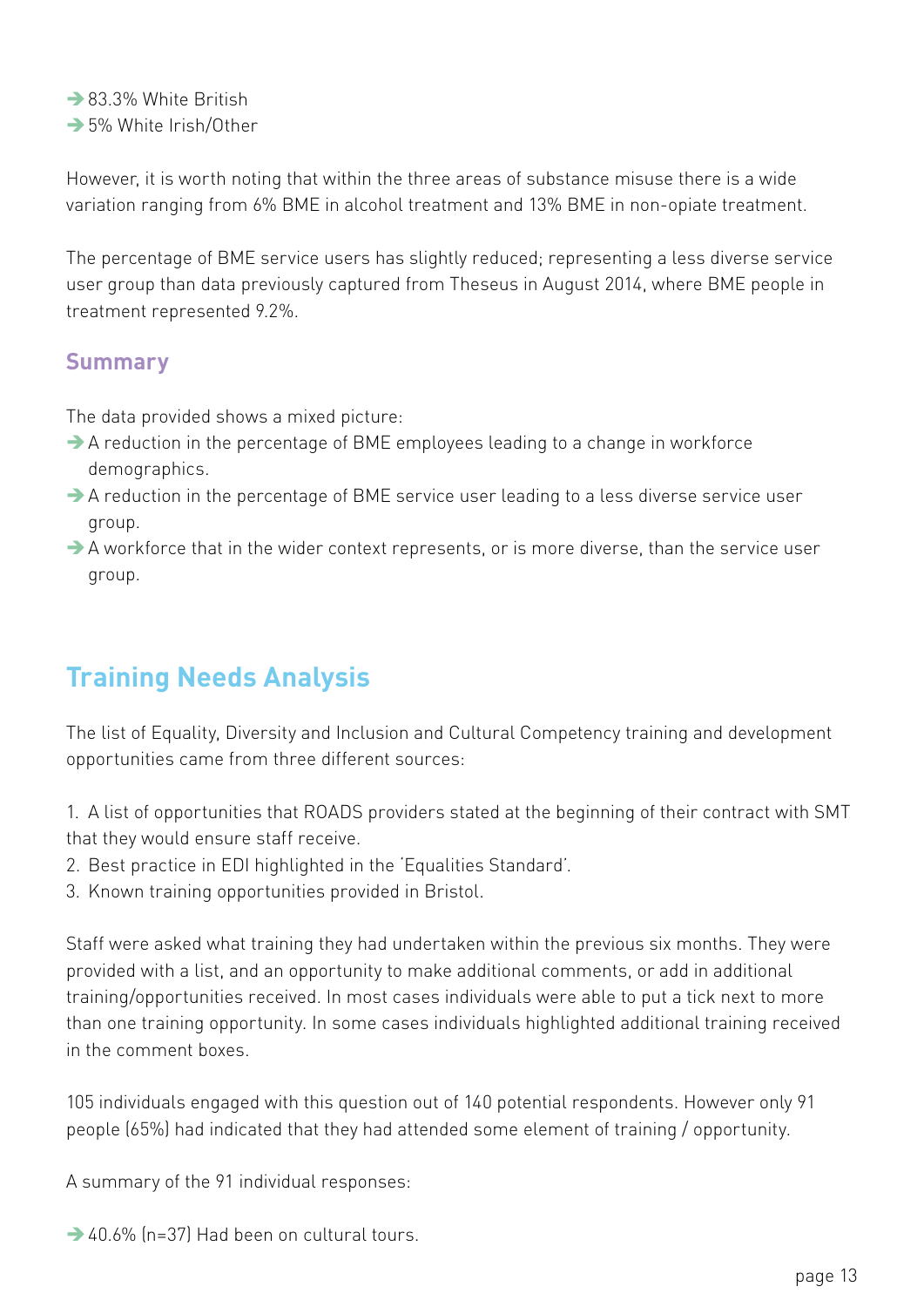- → 24.1% (n=22) In-house training on own services' equalities policy, procedures and diversity issues.
- $\rightarrow$  20.8% (n=19) Regular EDI discussion and exploration through Supervision.
- $\rightarrow$  19.7% (n=18) Regular EDI discussion and exploration through Team Meetings.
- → 18.6% (n=17) Cultural Awareness/Cultural Competence Training.
- → 10.9% (n=10) LGBTQ (Lesbian, Gay, Bi-sexual, Transgender or Questioning) training.
- $\rightarrow$  10.9% (n=10) Other Training delivered by the Diversity Trust and/or SARI.

All other training had less than eight responses. The following areas are worth noting:

- $\rightarrow$  1.1% (n=1) EDI training led by 'Peers in Recovery'
- → 3.35% (n=3) 'Challenging Hate Crime and Meeting the needs of Victims of Prejudice Based Incidents'
- $\rightarrow$  2.2% (n=2) Increased opportunities for engagement and dialogue with specific communities who are under-represented within ROADS.
- $\rightarrow$  0% (n=0) EDI 'Train the trainer' processes.

Respondents were asked in relation to their responses above how well the training opportunities had met their 'Cultural Competency Needs'

97 people responded and there were 15 additional comments provided. Of the 97:

- $\rightarrow$  94.8% (n=92) said 'well' or 'very well'
- $\rightarrow$  5.1% (n=5) said 'Not at all' or 'Not Well'

The comments included some areas of improvement:

- $\rightarrow$  A need for more training
- $\rightarrow$  A need for more face-to-face training
- $\rightarrow$  Support in how to work with diverse communities
- $\rightarrow$  How drug and alcohol impacts diverse groups

Staff were asked the following question:

'Please tell us how you have you been able to put your learning from these opportunities into practice?'

78 responses were received, some of the positive responses include:

'I am working with others to enhance practice in relation to sexual orientation - gathering data and making services more accessible.'

'Made me more aware of different issues affecting different cultures when working with clients from other ethnicities.'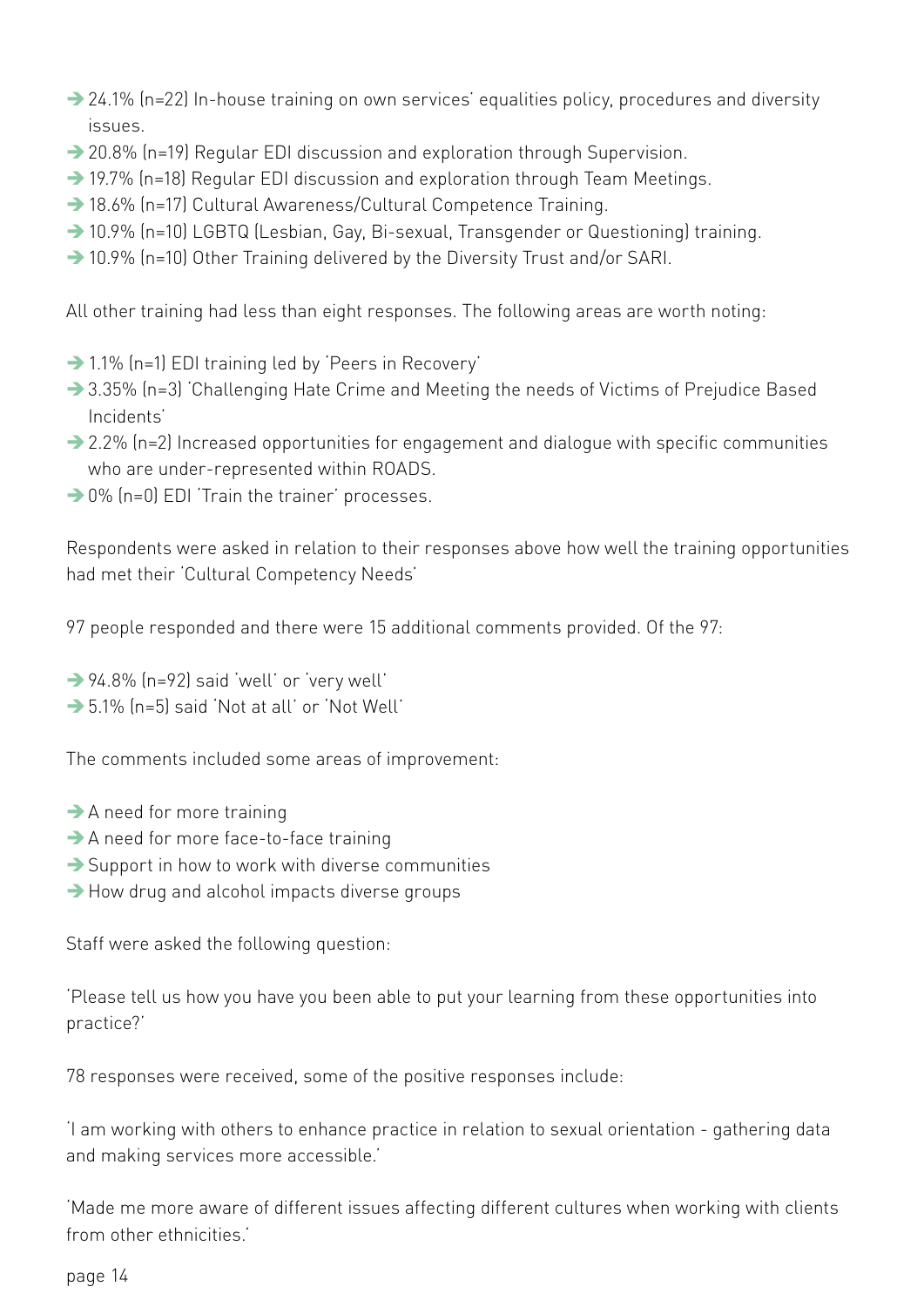'More progressive engagement with multi faith clients.'

'It ensures I take into account the protected characteristics when working with service users and treat each as an individual.'

'Gained a better ability to convey empathy, better understand and support clients needs from LGBTQ and minority backgrounds.'

'Understanding the data that gets input onto Theseus and its context.'

'Making group times inclusive for as many people as possible and looking at access issues in satellite sites for those with disabilities.'

Some negative responses include:

'I did not find it useful to my role at all.'

'As I do not discriminate and do not give these areas more focus, as I see everyone the same and treated and discussed like any other client regardless of their Race, gender ETC.'

'I feel confident in addressing inequality - however I am dismayed by the lack of awareness in my workplace.'

Overall, the feedback is very positive with some comprehensive and robust examples that demonstrate the benefit that having the right training is in place can make. If attended it can lead to the desired outcome. Some of the feedback above should be used to galvanise and encourage others to attend. Inevitably the responsibility must fall on the providers to promote, engage, if not enforce compliance in training as an essential part of their role.

With this mind it is important to understand what other opportunities have been promoted to staff.

'What other EDI training options have been made available to you?'

42 responses were received of this number:

- $\rightarrow$  40% (n=17) were unaware of any opportunities.
- $\rightarrow$  21% (n=9) were aware of cultural awareness tours.
- $\rightarrow$  38% (n=16) other positive and varied comments were received

In summary, approximately 60% (n=37) of staff were aware of some sort of opportunity.

In this section staff were asked what opportunities they felt they needed to support them in their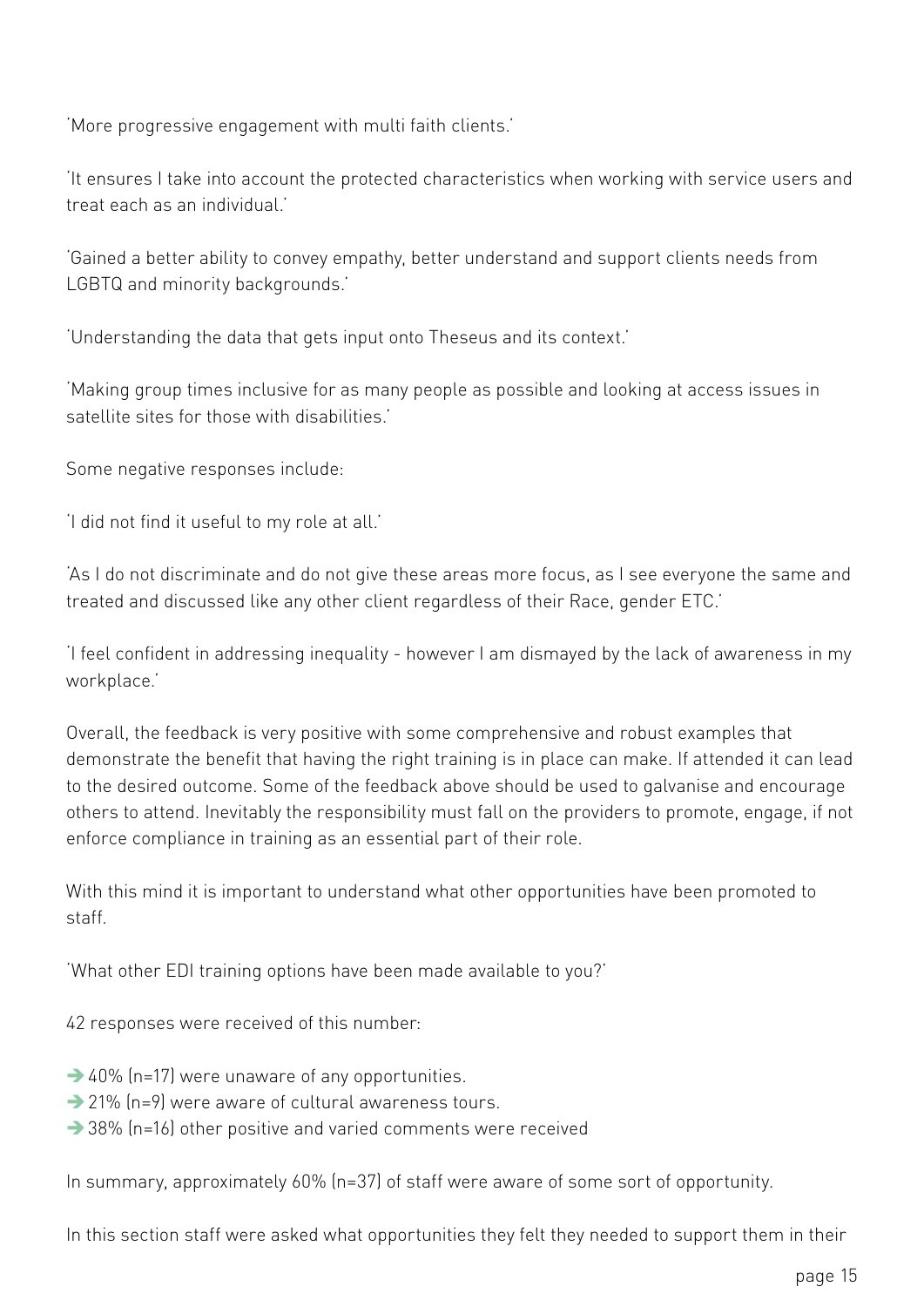role.

74 responses were received, a number of areas were mentioned in the feedback, below is a summary of the themes and number of requests.

- $\rightarrow$  Cultural Tours n=6
- $\rightarrow$  Transgender n=4
- $\rightarrow$ None n=16
- $\rightarrow$ IGBTQ n=17
- $\rightarrow$  Mental Health n=4
- → Cultural Awareness/Competency n=11
- $\rightarrow$  Hate Crime n=9
- $\rightarrow$  Eaith Communities n=6
- $\rightarrow$  EDI n=9
- $\rightarrow$  Language and Accessibility Barriers n=8
- $\rightarrow$  Other/ Don't Know n=16

# **Conclusion**

The information received highlights a need for additional support for equality, diversity and inclusion training for the workforce. Most prominent are that staff feel that they need more LGBTQ training. Some staff go as far as to highlighting a specific gap in gender identity / trans awareness.

The fact that so many people highlighted that they did not require additional training may indicate a gap in the knowledge of what it takes to become and remain culturally competent. Whilst the responses to the survey did not capture evidence of this there will be evidence available elsewhere of cultural competency.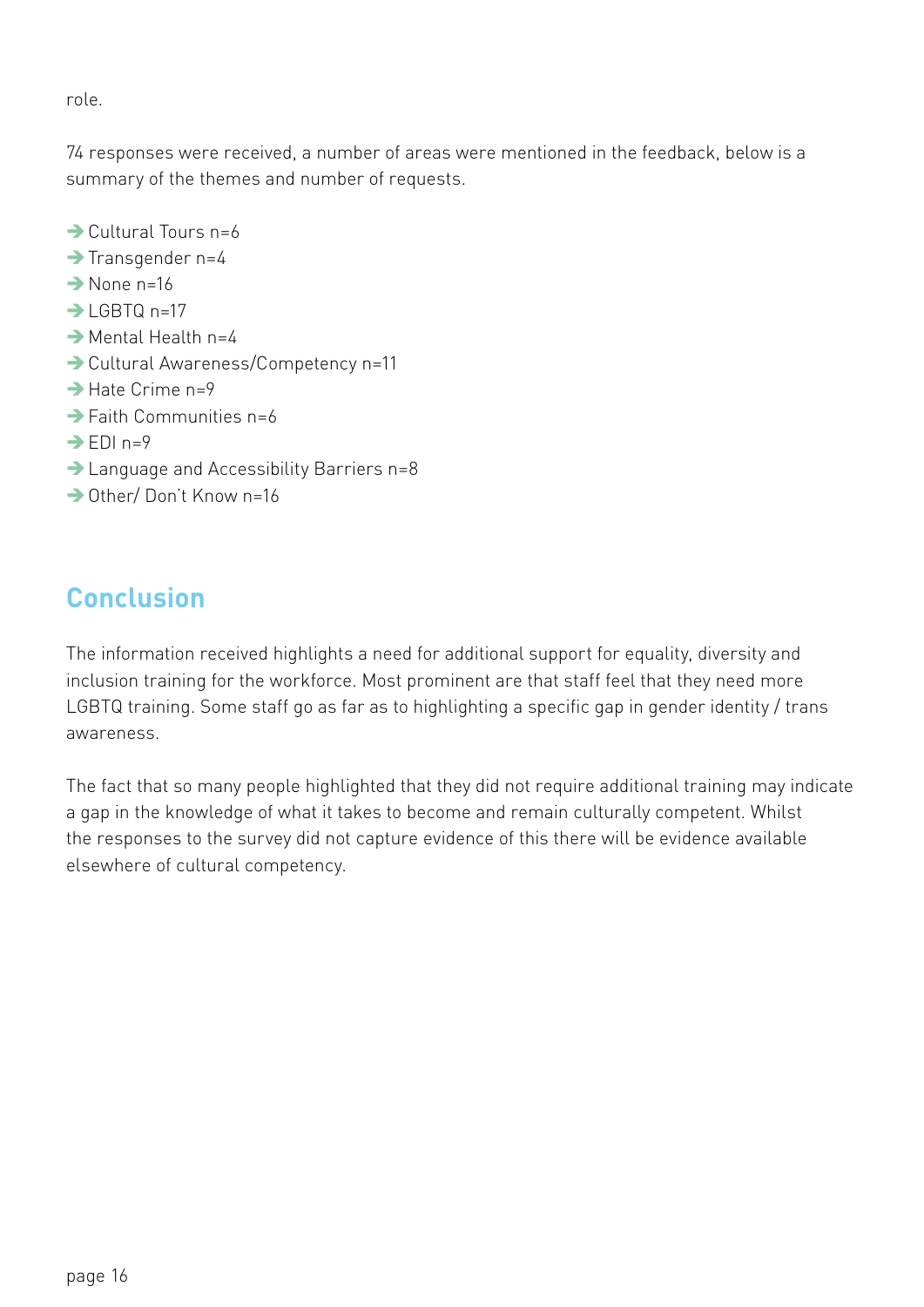## **Contact**

**Diversity Trust Email** info@diversitytrust.org.uk **Phone** 0844 800 4425 **Website** www.diversitytrust.org.uk **Twitter** @DiversityTrust

Diversity Trust is a not-for-profit limited company. Registered in England. Company Number: 8141031 Address: PO Box 5189, Somerset BA6 0BN